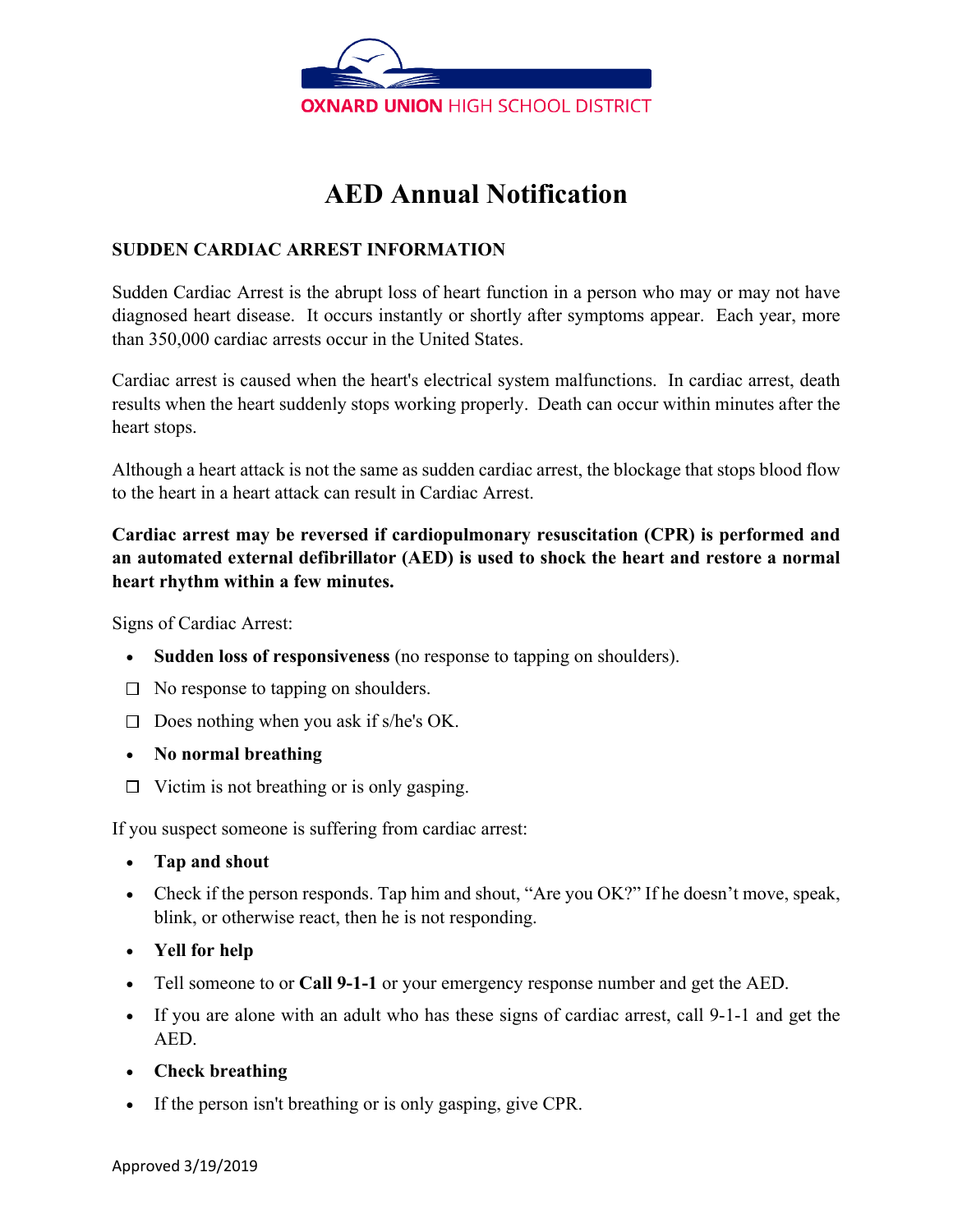- **Give CPR: Push hard and fast**
- Push down at least 2 inches at a rate of 100 to 120 compressions per minute in the center of the chest, allowing the chest to come back up to its normal position between each compression.
- **Use an AED** as soon as it arrives

Turn on the AED and follow the prompts.

• **Keep pushing** until the person starts to breathe

Continue CPR until the person responds someone with more advanced training, including emergency personnel, takes over.

#### **EMERGENCY RESPONSE PLAN**

Our school emergency response plan can be found in the front office and at the district office. Highlights of the plan for the purpose of AED use are:

Example:

- 1) Evaluate the scene of the injury or illness. Isolate and secure the area.
- 2) Notify the school office
- 3) Call 9-1-1, as appropriate
- 4) If indoors, determine the need to implement Evacuation (affected classroom only) so that students are not unnecessarily exposed to trauma or danger
- 5) Stabilize the victim, and administer first aid
- 6) Use standard precautions as outlined in the district "Bloodborne Pathogens Exposure Control Plan"

Athletics Emergency Action Plan

- 1) Prior to an Athletic Activity, an AED should be located within a 3-5 minute return walk of the activity.
- 2) Prior to an athletic Activity, Coaches and other adults associated with the activity should be trained in the use of AED's.
- 3) At the time of an injury/illness, evaluate the scene, isolate and secure the area.
- 4) Notify the school office
- 5) Get the AED
- 6) Call 9-1-1, as appropriate
- 7) If indoors, determine the need to implement Evacuation (affected classroom only) so that students are not unnecessarily exposed to trauma or danger
- 8) Stabilize the victim, and administer first aid
- 9) Use standard precautions as outlined in the district "Bloodborne Pathogens Exposure Control Plan"

#### **AED LOCATION**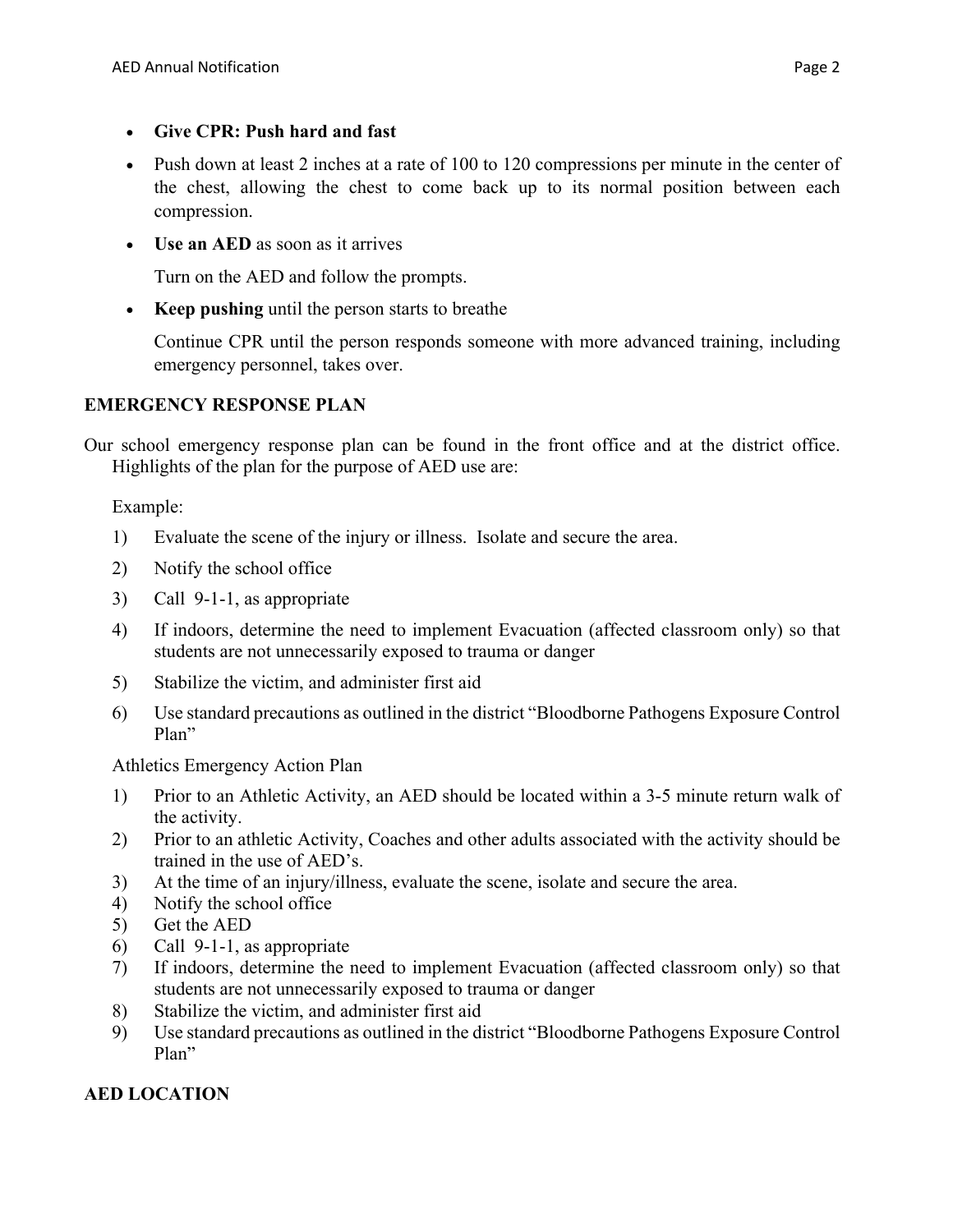AED locations are found on Site Maps for AED Cabinets Document

#### **INSTRUCTIONS FOR AED USE**

Instructions for AED use are posted with every AED and are listed below.

# AED Use Steps

Automated external defibrillators can help save lives during sudden cardiac arrest. In order to help keep your skills sharp, this quick step-by-step guide is posted next to the AED.

### **Before Using the AED**

After checking the scene and ensuring that the person needs help, you should ask a bystander to **Call 911** for help.

Use standard precautions including gloves, breathing barrier and eye protection as necessary.

AEDs are for use on anyone in cardiac arrest. Pediatric (child) pads are preferred for children under age 8/under 55 pounds. If pediatric (child) pads are unavailable, use the standard pads to save a life.

## **Using the AED**

- 1. Turn on the AED and follow the visual and/or audio prompts.
- 2. Open the person's shirt and wipe his or her bare chest dry. If the person is wearing any medication patches, remove the patches before wiping the person's chest.
- 3. Attach the AED pads to the victim as illustrated, [and plug in the connector (if necessary)].